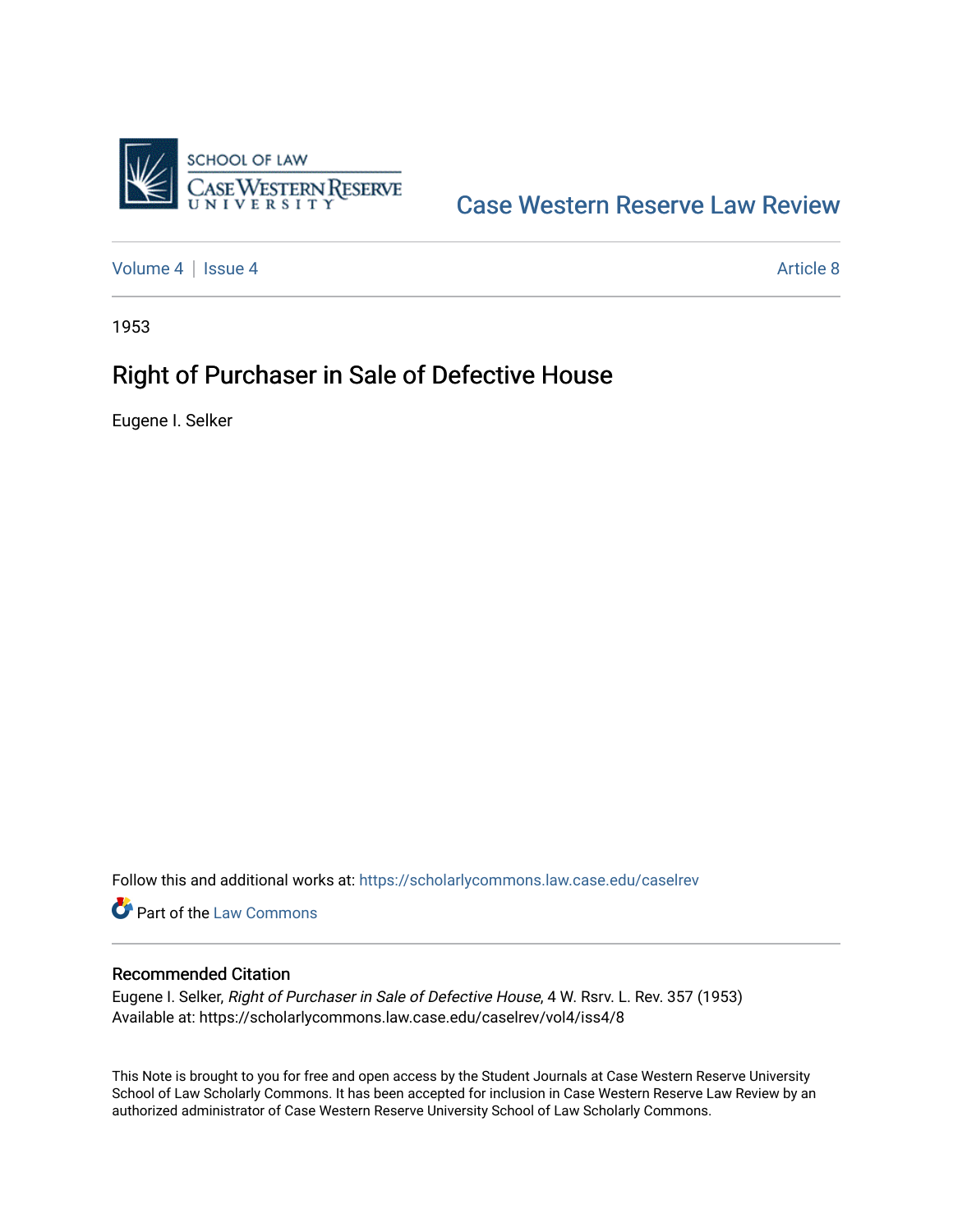#### **NOTES 1953]**

upon the Ohio courts is at best uncertain. However, in an attempt to evaluate the effect upon Ohio law of those cases in other jurisdictions which held charitable institutions vicariously liable for the toris of their employees, reference is made to other areas of public policy in which the Ohio Supreme Court has seen fit to reject established rules of law to conform with the statements of public policy of other jurisdictions. For example, although Ohio had long denied a husband or wife recovery from his spouse in tort,<sup>47</sup> this rule was completely discarded in a recent case.<sup>48</sup> Also, the right of a child to sue a parent in tort has recently been upheld<sup>49</sup> in Ohio in recognition of the modern tendency to allow such suits.<sup>50</sup>

Both of these decisions were based upon considerations of public policy, and in each of these areas the Ohio Supreme Court has seen fit to terminate an existing immunity largely upon the basis of a public policy manifest in other jurisdictions. Why should not the immunity of charitable institutions be rejected upon the basis of a similar public policy to that which has been noted by the supreme court in the husband-wife and parent-child areas? Such a result would be in the interests of justice.

"Charity suffereth long and is kind, but.., it cannot be careless. When it is, it ceases to be kindness and becomes actionable wrongdoing."<sup>51</sup> **BERNARD ALLEN BERKMAN** 

## *Right of* **Purchaser** *in Sale of Defective House*

**M** ORE AMERICANS are purchasing houses today than ever before, and even the unprecedented building "boom" has failed to satisfy the demand for housing. In some instances the purchaser discovers that due to inferior materials or inefficient workmanship in the construction of a new house, or in the case of an older house due to damage or disrepair, the house is defective in one or more respects. It is the purpose of this article to discuss the rights and the remedies of the purchaser of a defective house.

## NATURE OF GRANTOR'S LIABILITY

While the ancient maxim "caveat emptor" is an anachronism in the law of the sale of chattels,<sup>1</sup> it has tenaciously survived as to real estate.<sup>2</sup> The

<sup>&</sup>lt;sup>1</sup> VOLD, SALES 445 (1931).

<sup>&#</sup>x27;Collier **v.** Harkness, **26** Ga. **362** (1858); Gimblen v. Harrison, 2 Sneed **315** (Ky. 1804); Lewy v. Clark, 128 N.Y. Misc. **16,** 217 N.Y. Supp. 185 **(1926);** Smith v. Tucker, 151 Tenn. 347, **270** S.W. **66** (1925); Hoskins v. Woodham, **[1938]** 1 **All** E.R. **692** (K.B.D.); 3 WILLISTON, **CoNTRAcTs 2602** (1936); **29** HAISBURY'S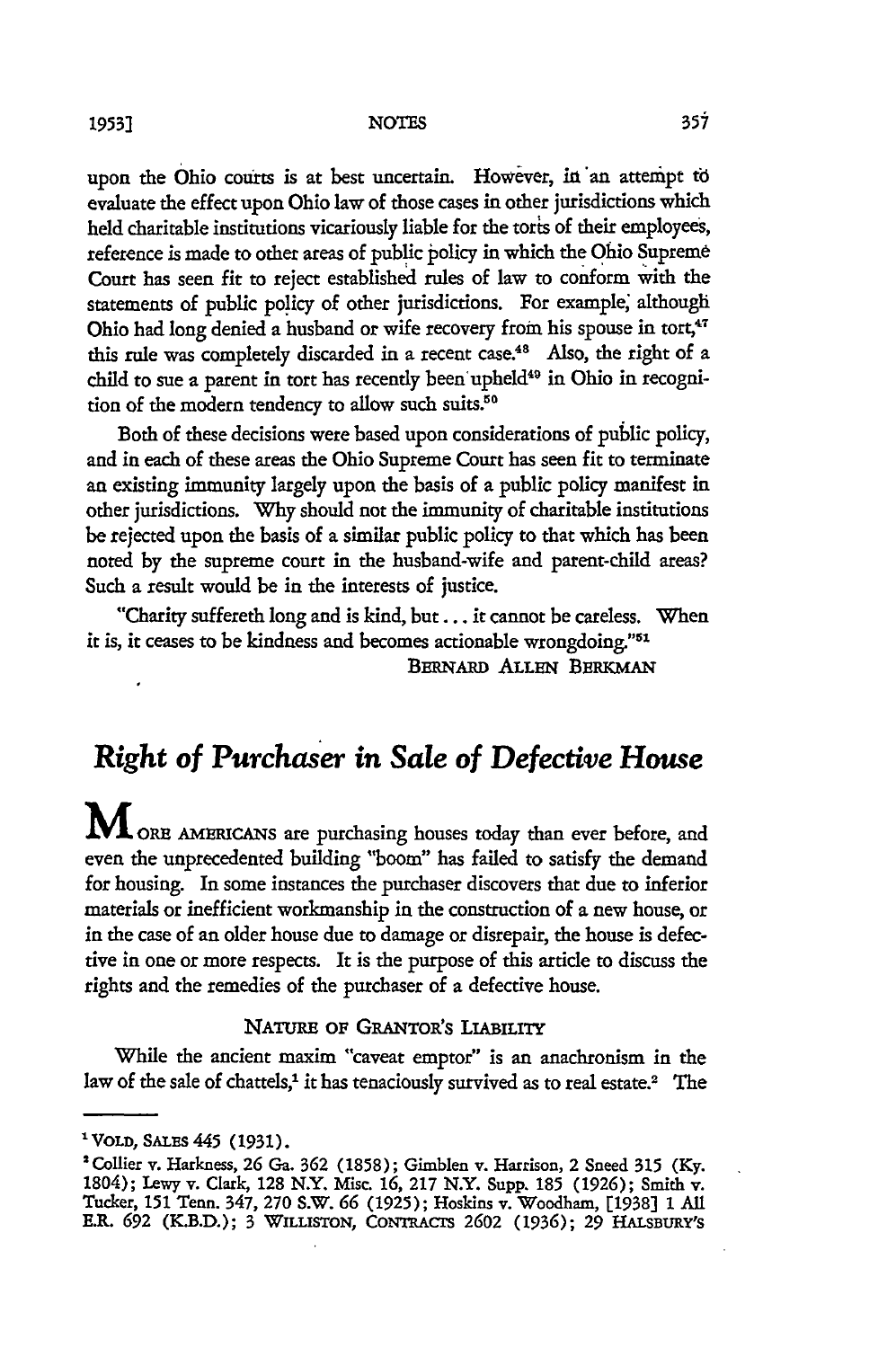maxim has been applied not only to title<sup>3</sup> but to the quality and condition<sup>4</sup> of the real estate, and to both leased<sup>5</sup> and purchased<sup>6</sup> realty. Although "caveat emptor" is the initial response to a complaining purchaser, it does not preclude further inquiry, and the law does recognize various grounds upon which liability may be imposed. Liability of the grantor for damages resulting from some defect in a house may be predicated on the breach of an express contract, the breach of an express or implied warranty, negligence or fraud.

At the outset it must be noted that there is a judicially recognized distinction between the sale of an existing house, new or used, and the sale of a house not yet existing or in the process of construction.7 This distinction becomes especially important in the determination of liability for breach of contract and for breach of warranty. Following is a discussion of the grantor's liability under each of the four possible theories.

## 1. Express Contract

A contract for the sale of an existing house is considered one for the sale of real estate and is governed by the ordinary principles of contract law.8

A contract for the sale of a house not yet existing or in the process of construction may be analyzed as if there are two severable agreements, viz., the sale of the land and the agreement to complete the house.<sup>9</sup> This latter agreement constitutes a building or construction contract.<sup>10</sup>

'Kutter v. Smith, 2 Wall. **(69** U.S.) 491 (1865).

LAWS **OF ENGLAND** 249 (2d ed. 1938); Dunham, *Vendor's Obligation as to Fitness of* Land *for a Particular Purpose,* PROCEEDINGS, **AMEmCAN BAR** AssociATIoN **SECTION OF REAL PROPERTY, PROBATE AND** TRusT LAW 4 **(1952).**

<sup>&#</sup>x27;Mosley v. Magnolia Petroleum Co., 45 N.M. 230, 114 P.2d 740 (1941).

<sup>&#</sup>x27;Parker v. Moulton, 114 Mass. 99 (1873); Lewy v. Clark, 128 N.Y. Misc. 16, 217 N.Y. Supp. 185 (1926).

<sup>&</sup>lt;sup>5</sup> There is authority distinguishing unfurnished from furnished premises to the effect that in a lease of the latter there is an implied warranty of habitability. Ingalls v. Hobbs, **156** Mass. 348, 31 N.E. **286** (1892); see Note, 4 A.L.R. 1453, 1456 (1918). \*The leading English case of Hart v. Windsor, 12 M. **&** W. **68, 152** Eng. Rep. 1114 (Ex. 1843), involved the lease of a house which was so infested with bugs that it was unfit for habitation. An implied warranty as to fitness for habitation was re jected by the court. This rule has been followed unanimously in subsequent English and American decisions involving both the lease and sale of real estate. 1 TIFFANY, REAL PROPERTY 149 (3d ed. 1939) and cases cited therein. For a case recognizing an essential difference between the relationship of lessor-lessee and grantorgrantee, see Smith v. Tucker, **151** Tenn. 347, **270** S.W. **66** (1925).

<sup>&#</sup>x27;Oliver v. Hartzell, **170** Ark. 512, **280** S.W. 979 **(1926);** Perry v. Sharon Development Co., Ltd., [1937], 4 All E.R. **390** (C.A.); Miller v. Cannon Hill Estates Ltd., [1931], 2 K.B. 113.

<sup>&#</sup>x27;Whaley v. Milton- Construct. **&** Supply Co., 241 S.W.2d 23, (Mo. App. 1951); Raab v. Beatty, **96** Pa. Super. 574 (1929); Haynes v. Morton, 32 Tenn. App. **251,** 222 S.W.2d **389** (1949). This situation is identical in the eyes of the law to the traditional practice of hiring a builder to erect a house on one's own lot.

<sup>&</sup>lt;sup>10</sup> Such a contract, "or as it is otherwise termed, a working contract, is one under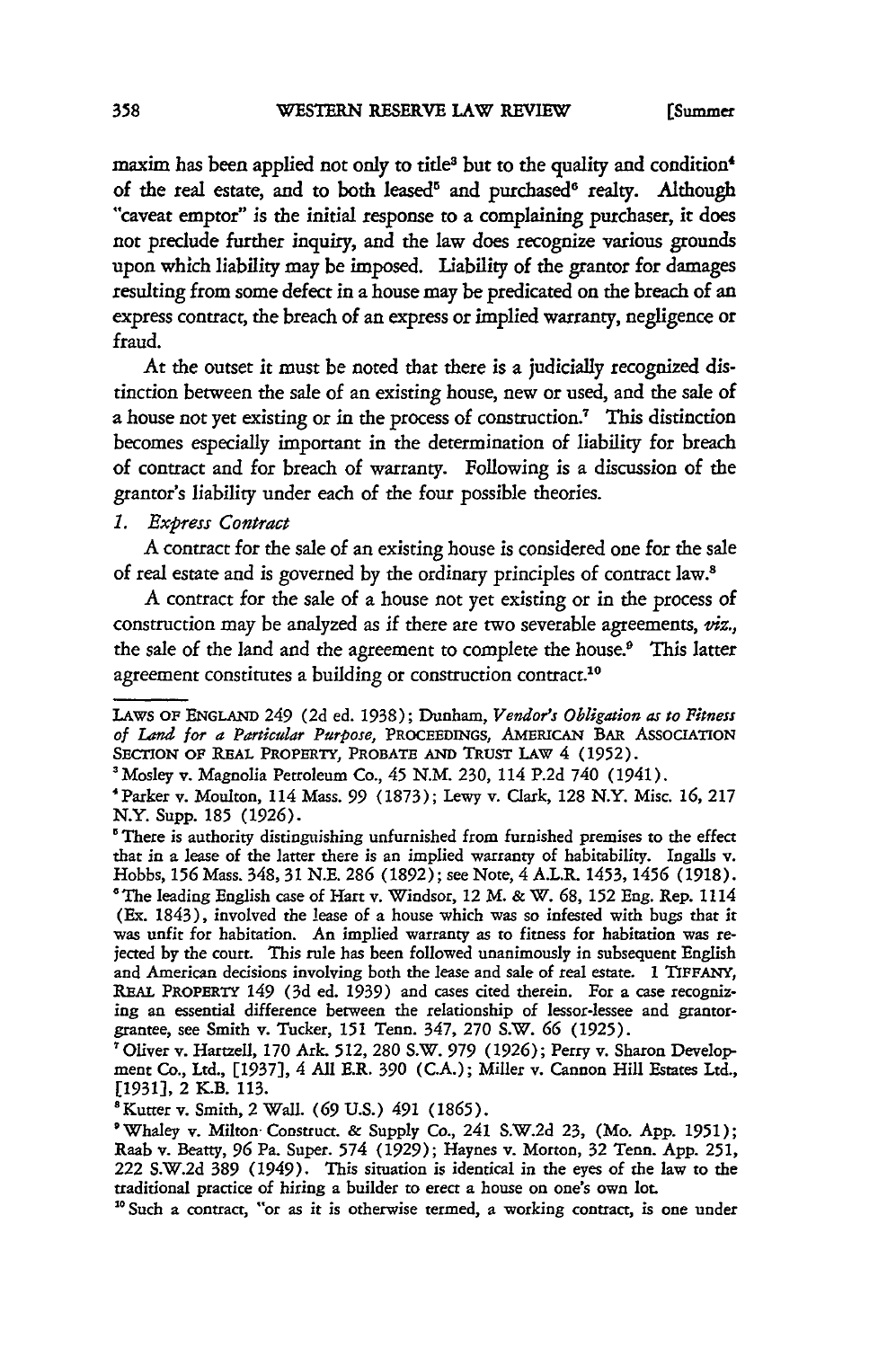The measure of damages recoverable for a defect due to the breach of an express provision in a building contract is the cost of repairing or completing the house to make it conform to the contract, unless the cost of correcting the defect would be greatly out of proportion to the increment in value to be attained.<sup>11</sup> If such be the case the purchaser is entitled as damages to the difference in value of the house as it is and that which it should have been according to the contract.<sup>12</sup>

#### 2. *Warranty*

While warranty is a word of many connotations, it is traditionally considered a collateral agreement, referring to the main subject matter of a contract.<sup>13</sup> Warranties are either express or implied.<sup>14</sup>

In the sense here used an express warranty is a representation or affirma*tion* of a fact which naturally would, and in fact does, induce one to act in making a purchase.<sup>15</sup> No special form of words is necessary to create an express warranty,<sup>16</sup> but mere sales talk or "puffing" is not a warranty.<sup>17</sup> In determining what words constitute an express warranty, there is no distinction between a sale of chattels and a sale of real estate.<sup>18</sup> In response to a specific question by a prospective lessee, an affirmative answer that drains are in good order, when in fact they are not, subjects the lessor to damages for breach of warranty.<sup>10</sup> Unlike an action for deceit, it is unnecessary to prove the warrantor's intent or his knowledge of the falsity of the representation.<sup>20</sup>

An implied warranty is a promise, arising independently of the contract, imposed by law because of the conduct of the parties.<sup>21</sup> In the sale of an existing house, new or used, the law is well settled that there are no implied

' <sup>T</sup> Stovall v. Newell, **158** Ore. **206, 75** P.2d 346 (1938).

"DeLassalle v. Guildford, **[1901]** 2 K.B. 215 (CA.). **2**

which work or labor is to be performed in the erection, construction, or repair of some building, edifice, structure, or other work." **9** C.J. **693** (1916).

*<sup>U</sup>*Jacob v. Kent, **230** N.Y. 239, **130** NE. 933 (1921); Sadler v. Bromberg, **62** Ohio L Abs. 73 (1950). "IMadisonville v. Rosser & Castoe, 8 Ohio C.C. (N.S.) 387 **(1906).**

**<sup>17</sup>** CJ.S. **795 (1939);** PRossEm, ToRTs **706, 739** (1941).

<sup>&</sup>quot;VoLD, SALS **§§** 140 *et seq.* (1931).

*a'* Cleveland Linseed Oil **Co.** v. A.F. Buchanan & Sons, 120 Fed. **906** (2d Cir. 1903); Hetteshimer v. Swisher, 7 Ohio **L.** Rep. **629** (Licking Com. Pl. 1909).

<sup>&#</sup>x27;Hetteshimer v. Swisher, 7 Ohio L Rep. **629** (Licking Com. P1. **1909);** Borg v. Downing, 221 Wis. 463, **266** N.W. 182 (1936).

*<sup>0</sup>Ibid.*

**<sup>&#</sup>x27;** Swayne v. Waldo, 73 Iowa 749, 33 N.W. 78 (1887) (warranty as to the quality of land). **'** Bekkevold v. Potts, 173 Minn. **87, 216** N.W. **790** (1927).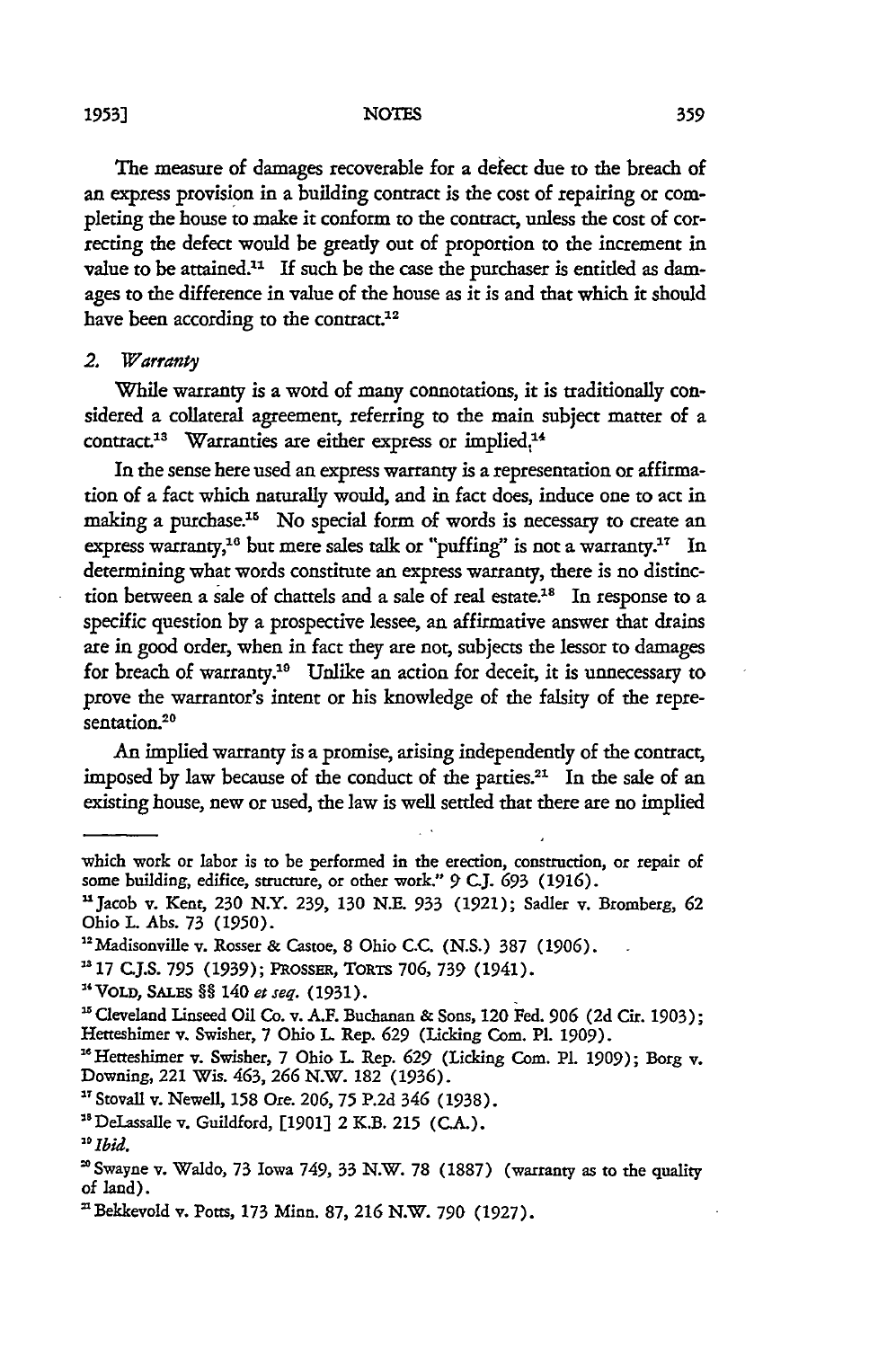warranties of any type, and recovery on a warranty theory is limited to proof of an express warranty.22 In the sale of a house not yet finished or in the process of construction, the implied warranties inherent in the sale thereof can best be understood by reference to a fact situation present in the merchandising of new houses.

It is common today for a purchaser to inspect a builder's "model" or "display" home, select a choice lot, and then enter into a contract for the purchase of a house on the selected lot. The house may be in the process of construction or perhaps not yet started. As previously noted, any such agreement may be said to consist of both a contract for the sale of real estate and a building contract.

It is a general principle of law that any person who holds himself out as specially qualified to perform work of a particular character impliedly warrants that the work which he undertakes shall be of proper workmanship.<sup>23</sup> It is also fundamental in the law of building contracts that one contracting to build a structure for a particular purpose impliedly warrants that the structure when completed shall be reasonably fit for its intended use.<sup>24</sup> These two principles have led to the rule that in the sale of a house to be constructed or in the process of construction there are implied warranties by the vendor that the house shall be built in a reasonably efficient and workmanlike manner and that the house when completed shall be reasonably fit for the intended habitation.<sup>25</sup> Although these are two separate warranties, the courts in allowing recovery have attached no significance to the distinction.<sup>2</sup> 6

Performance in a "workmanlike manner" means that work which would be considered skillful by one capable of judging such work objectively in any place, not necessarily that which is acceptable in the particular community involved.<sup>27</sup> A breach of the implied warranty of proper workmanship has been held to exist where a chimney failed to carry out smoke because of the

<sup>&#</sup>x27;See note 2 supra. Contra: De Armas v. Gray, 10 La. Rep. **575** (1837) (an implied warranty was recognized in the sale of a completed house). This case illustrates the absence of caveat emptor from the civil law.

**<sup>&#</sup>x27;** Somerby v. Tappman, Wright 229 (Ohio 1833); Mann v. Clowser, **190** Va. 887, **59** S.E.2d 78 (1950); 17 CJ.S. 781 (1939).

<sup>&#</sup>x27;Florida Ry. v. Smith, 21 Wall. (88 U.S.) **255** (1874); Hall v. MacLead, **191** Va. **665, 62** S.E.2d 42 (1950); 9 C.J. 745 (1916).

<sup>&#</sup>x27;Allen v. Reichert, 73 Ariz. **91,** 234 P.2d 818 (1951); Schindler v. Green, 7 Cal. Unrep. Cas. 233, 82 Pac. **631** (1905); Jose-Balz Co. v. DeWitt, **93** Ind. App. 672, **176** N.E. 864 (1931); Minemount Realty Co. v. Ballentine, 111 N.J. **Eq.** 398, **162** At. 594 (1932); Miller v. Cannon Hill Estates, Ltd., [1931] 2 K.B. 113.

*<sup>=&#</sup>x27; Query:* Under what facts will a defect in a house result in a breach of one of the implied warrantees without also being a breach of the other. Cf. Younger v. Caroselli, 251 Mich. 533, 232 N.W. 378 (1930); Miller v. Cannon Hill Estates, Ltd., **[1931]** 2 K.B. 113.

**<sup>&#</sup>x27;** Anderson v. Whittaker, 11 So. **919** (Ala. 1893); Fitzgerald v. La Porte, 64 Ark.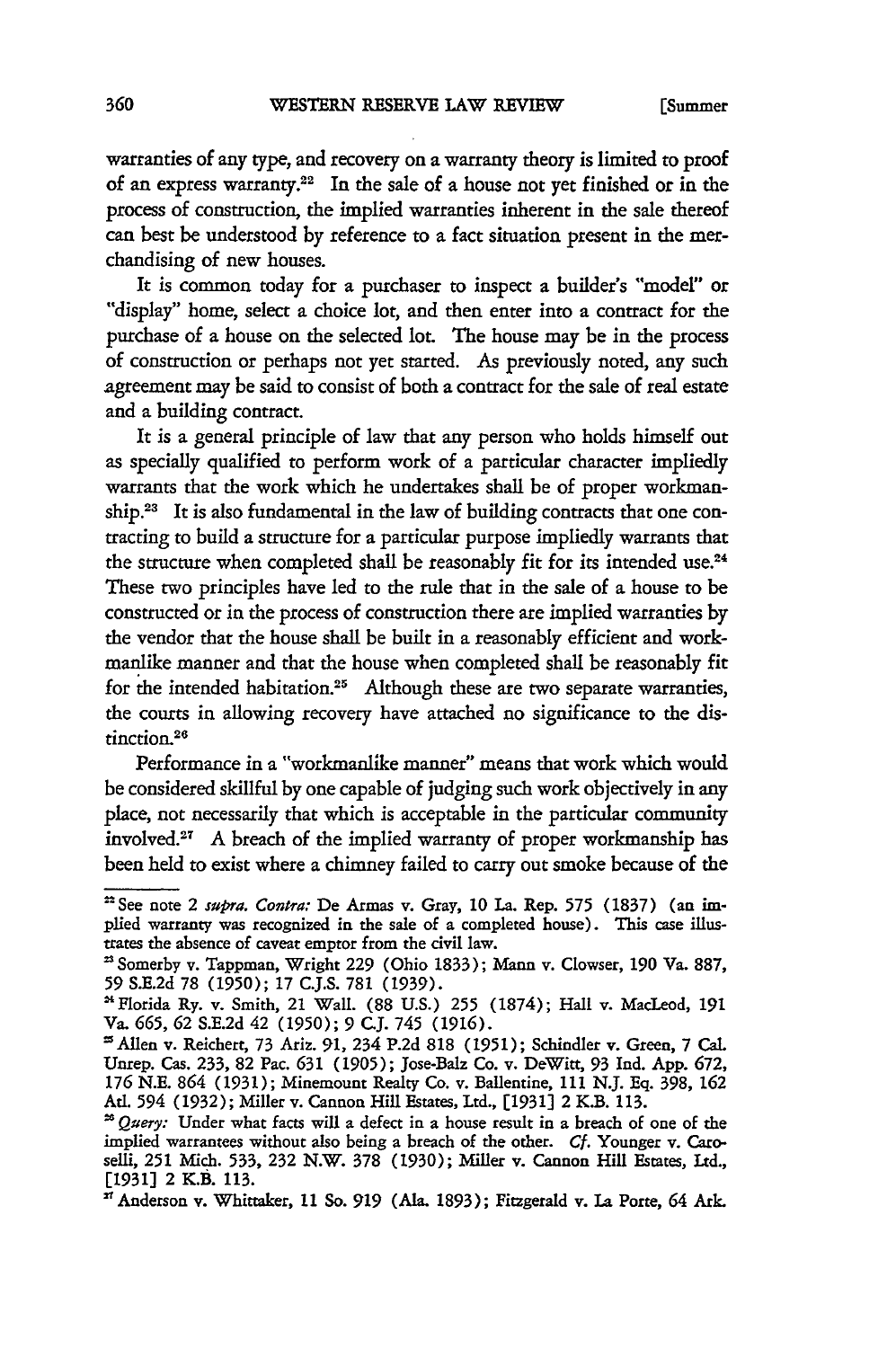#### **NOTES**

inadequate and odd sized flues;<sup>28</sup> where exterior stucco peeled off soon after completion of the house;<sup>29</sup> where floors were uneven and windows out of plumb;<sup>30</sup> where improper concrete footings under foundation walls resulted in cracked plaster, ill fitting doors and opening of joints in the woodwork;<sup>31</sup> where a concrete garage floor cracked because poured in frosty weather;<sup>32</sup> where second story windows were not placed in line with the first story windows;<sup>33</sup> and where a foundation built over a tree stump cracked in settling.34

Although a builder impliedly warrants to perform in a workmanlike manner he is bound to exercise only ordinary care and skill and is not an insurer against loss due to latent defects in the materials used in construction." In *Flannery* **v.** *St. Louis Architectural Iron Co. <sup>6</sup>*the plaintiff, a builder, voluntarily reconstructed a garage which collapsed as a result of a latent defect in a welded supporting post. In a suit against the supplier of the post it was held that, since the builder was not liable for defects in material which could not be discovered by the exercise of ordinary care, he was under no duty to reconstruct the garage and therefore could not recover the loss from the supplier. Similarly, where it is shown that the cause of uneven floors in a house is warpage due to a latent defect in the lumber, rather than inefficient workmanship, the builder is not liable.<sup>37</sup>

A breach of the implied warranty of fitness for intended habitation or use has been held to exist where dampness penetrated the house;<sup>38</sup> where a

"Raab v. *Beatty,* **96** Pa. Super. 574 **(1929).**

<sup>34, 40</sup> S.W. **261** (1897); Holland v. Rhoades, **56** Ore. **206, 106** Pac. 779 (1910). *Contra:* Carter v. Adams, Wright 471 (Ohio 1833).

**<sup>&#</sup>x27;** Somerby v. Tappan, Wright 570 (Ohio 1834); Somerby v. Tappan, Wright 229 (Ohio 1833).

**<sup>&#</sup>x27;** Jose-Balz Co. v. DeWitt, 93 Ind. App. 672, **176 N.E.** 864 (1931).

<sup>&#</sup>x27;Anderson v. Whittaker, **11** So. **919 (Ala.** 1893).

<sup>&</sup>quot; Sparling v. Housman, **96** Cal. App.2d 159, 214 P.2d 837 (1950).

<sup>&#</sup>x27;Minemount Realty Co. v. Ballentine, **111 N.J.** Eq. 398, **162** At. 594 (1932).

<sup>&</sup>lt;sup>33</sup> "This being a small dwelling, the misplacement of the windows is not a trivial matter. Defendant is as much entitled to have the windows in his little home placed perfectly and in a workmanlike manner as is the owner of a more imposing structure." Schindler v. Green, 82 Pac. **631,** 633, (Cal. 1905).

<sup>&#</sup>x27;Wisconsin Red Pressed Brick Co. v. Hood, **67** Minn. 329, **69** N.W. **1091** (1897) (builder not liable for latent defects in brick purchased from a third person supplier).

S194 Mo. App. 555, **185** S.W. **760 (1916).**

<sup>&#</sup>x27;Whaley v. Milton Construct. & Supply Co., 241 S.W.2d 23 (Mo. App. 1951).

<sup>&#</sup>x27;Miller v. Cannon Hill Estates, Ltd., **[1931]** 2 KB. **113** (court spoke of both the implied warranty of proper workmanship and that of fitness for intended habitation).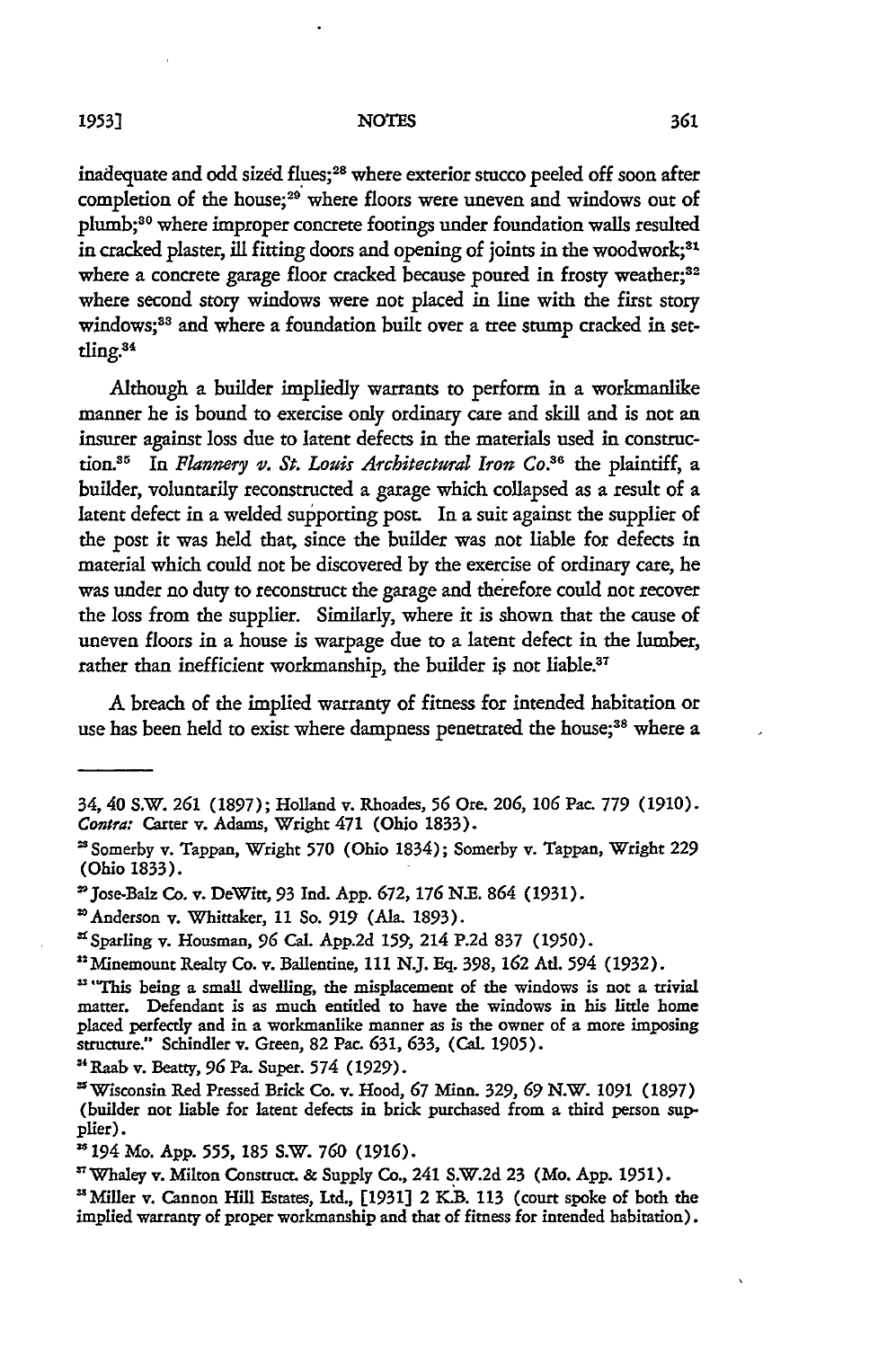roof leaked;39 and where a driveway was too narrow for the passage of a  $car<sup>40</sup>$ 

At what stage in the process of construction is a house so far complete as to preclude any implied warranties and bring its sale under the rule of caveat emptor? In the English case of *Perry v. Sharon Development Co.,* Ltd.,<sup>41</sup> where the plastering of two rooms and the installation of some plumbing fixtures remained to be done, the court stated that so long as the vendor's workmen are on the job the house remains one still in the process of completion, and a purchaser is entitled to the implied warranties of proper workmanship and fitness for intended habitation. Although no American case in point in regard to the sale of a house has been found, where leased premises were sufficiently completed to allow inspection an Arkansas court rejected the implied warranty of fitness for intended use.<sup>42</sup> While the Arkansas case indicates that a warranty will be implied only against defects caused by work done subsequent to the contract and the presence of which could not be ascertained by an inspection, it is suggested that the policy of the *Perry* case be followed in extending, rather than restricting, the application of the doctrine of implied warranty.

Mere acceptance of a house and assuming possession thereof with knowledge of defects does not amount to a waiver of the cause of action for breach of warranty.43

Damages recoverable for a breach of implied warranty have been held to include not only the cost of correcting the defect but also consequential damages such as the loss of use and enjoyment of the premises,<sup>44</sup> injury to household furniture<sup>45</sup> and injury to other articles normally present within the building.<sup>46</sup>

<sup>&</sup>quot;Kuitems v. Covell, 104 Cal. App.2d 482, 231 P.2d **552** (1951).

<sup>&</sup>lt;sup>4</sup> Younger v. Caroselli, 251 Mich. 533, 232 N.W. 378 (1930).<br><sup>4</sup> [1937] 4 All E.R. 390 (C.A.).

<sup>&#</sup>x27;Oliver v. Hartzell, 170 Ark. 512, 280 S.W. 979 (1926). A lease of hotel space for a barber shop was entered into at a time when the plastering and the cement floor of the premises were not yet completed. The defect complained of was seepage of water through the floor. The court held that since at the time of inspection by the lessee the work on the building had progressed sufficiently near to completion to afford an opportunity to the lessee to ascertain its suitableness for the intended use, the lease came under the rule of caveat emptor.

**<sup>&</sup>quot;** Sparling v. Housman, **96** Cal. App.2d **159** 214 P.2d 837 **(1950);** Stewart v. Fulton, 31 Mo. **59** (1860). But Cf. Glass v. Weisner, 172 Kan. 133, 238 P.2d 712 (1951). (Where the owner expressly assumed the risk as to a particular method of bracing a building, it was held a waiver of the builder's implied warranty).

Somerby v. Tappan, Wright **229** (Ohio 1833).

*<sup>&</sup>quot;Ibid.*

<sup>&</sup>quot;Flint Mfg. Co. v. Beckett, **167** Ind. 491, **79** N.E. **503** (1906); J.D. Young Co. v. McClintic, **26** S.W.2d 460 (Tex. Civ. App. 1930).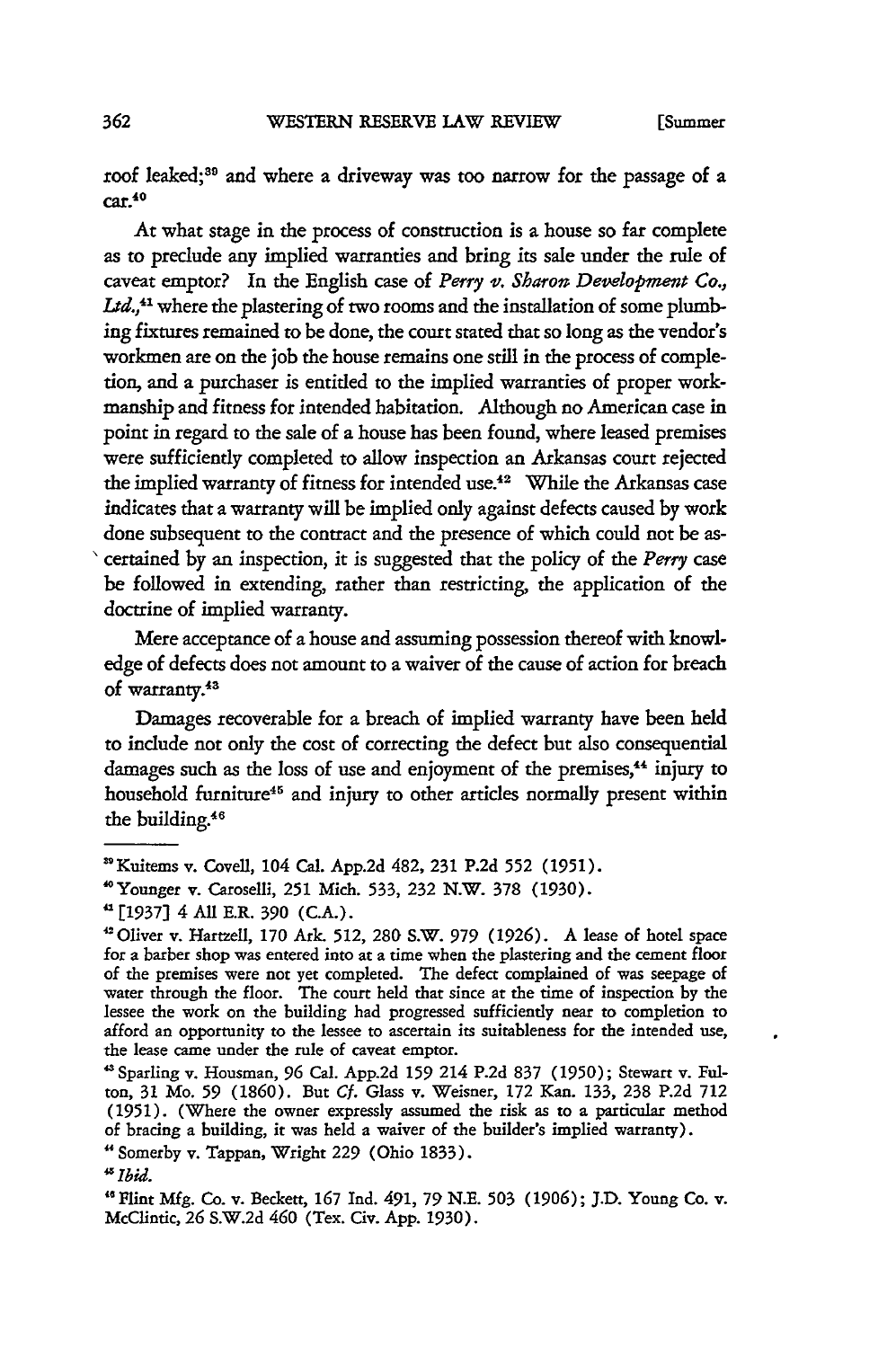## 3. Negligence<sup>4</sup>

As a general rule the grantor of an existing house, new or used, is not liable either to purchaser or to third persons for personal injuries resulting from a defective or dangerous condition of the premises; 48 however, he is under **a** duty to disclose concealed defects involving an unreasonable risk of harm of which he has knowledge.<sup>49</sup> The fact that the defect on the premises is a violation of some statute or ordinance has been held not to constitute negligence per se.<sup>50</sup> If the defective condition constitutes a public or private nuisance, however, the grantor continues subject to liability for a reasonable length of time after the transfer of ownership.<sup>51</sup>

## 4. *Fraud*

*A* vendor's intentional misrepresentation as to the quality or condition of a house if justifiably relied on by the purchaser is actionable fraud.<sup>52</sup> •Thus, where the defendant, having knowledge of a leaky roof, assured the purchaser that all leaks had been fixed and that the house was in perfect condition, it was held fraudulent.<sup>53</sup> Mere silence when there is a duty to speak may amount to passive concealment and subject a vendor to liability for fraud.<sup>54</sup>

If fraud can be shown in the purchase of real estate, the purchaser can affirm the contract and sue for money damages,<sup>55</sup> or he may assert his remedy by way of defense to an action for the balance of the purchase price.<sup>56</sup>

<sup>&</sup>lt;sup>47</sup> For a more comprehensive treatment of this subject see PROSSER, TORTS § 80 (1941).

**<sup>&</sup>quot;** Combow v. Kansas City Ground Inv. Co., 358 Mo. 934, 218 S.W. **2d 539** (1949) (plaster falling from ceiling); Otto v. Bolton **&** Norris, **[1936]** 2 K.B. 46 (plaster falling from ceiling); Mayer v. Winnepeg Elec. Co., [1948] 4 D.L.R. **301** (Man. K.B.) (purchaser's child killed from contact with exposed electric wire); RESTAT **MENT, TORTS** *§§* 351, 352 (1938); 8 A.L.R. **2d** 218; 41 **AJ.IL** 842. No personal injury cases have been found in which the house was still in the process of con- struction at the time of purchase and the cause of action brought was in negligence. "Kilmer v. White, 254 N.Y. 64, 171 N.E. **908 (1930); RESTATEMENT** TORTS *§* 353 (1938).

**<sup>&#</sup>x27;** Stone v. Heyman Bros., 124 Cal. **App.** 46, 12 P.2d 126 (1932); Mercer v. Meinel, **290** IIL. 395, 125 N.E. 288 **(1919); Upp** v. Darner, **150** Iowa 403, **130** N.W. 409 **(1911).**

<sup>&</sup>quot; Rufo v. South Brooklyn Say. Bank, **268 App.** Div. **1057, 52 N.Y.S.2d** 469 (1945); Kibiuk v. Windsor Residences, 183 N.Y. Misc. 499, **52** N.Y.S.2d 326, aff'd *in pfart,* 184 N.Y. Misc. 186, 54 N.Y.S.2d 117 (1944). *Contra:* McQuillan v. Clark Thread Co., 12 **N.J.** Misc. 409, 172 At. **370** (1934).

<sup>&</sup>quot;Herzog v. Capitol Co., 27 Cal.2d 349, 164 **P.2d** 8 (1945); Blackman v. Howes, 82 Cal. **App.2d** 275, **185 P.2d 1019** (1947); Macart v. San Joaquin Bldg. **&** Loan Ass'n, 45 Cal. **App.2d 395,** 114 P.2d **395** (1941).

**<sup>&</sup>quot;** Herzog v. Capitol Co., 24 Cal.2d 349, 164 P.2d 8 (1945).

*<sup>&</sup>quot;See* Vendt v. Duenke, 210 S.W.2d **692, 699** (Mo. **App.** 1948) (house was built on fill dirt without footings).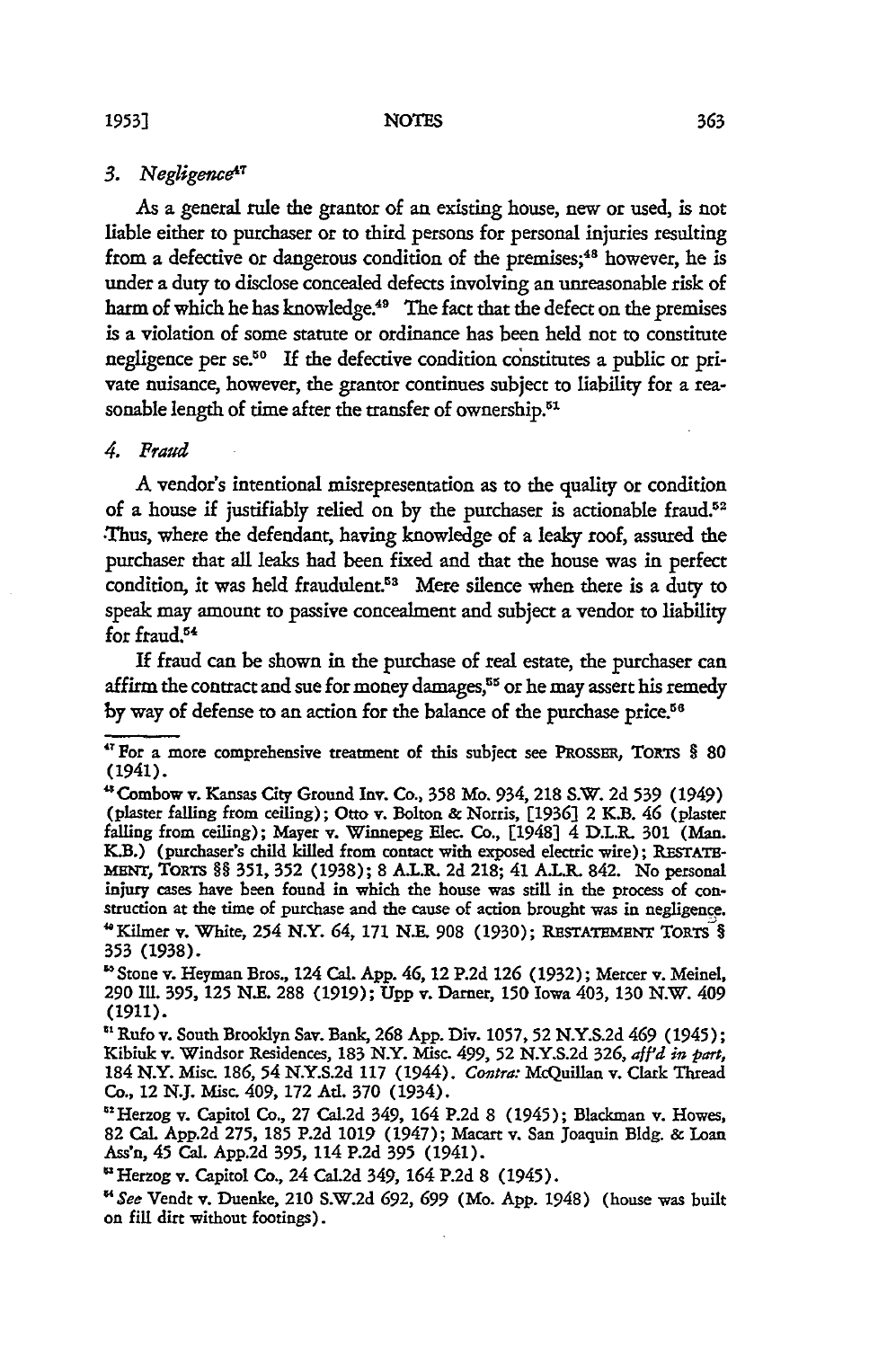Where the sale of a house is negotiated through a third party real estate agent hired by the vendor, there is a split of authority on the question of the vendor's liability in damages for the fraudulent misrepresentations of his agent. The better view seems to be that the purchaser can not maintain an action for damages against the vendor, the rationale being that the agent was without authority to make misrepresentations.<sup>57</sup> However, most courts agree that the defrauded purchaser is at least entitled to a rescission of the contract, the vendor not being allowed to retain the fruits of his agent's fraud.<sup>58</sup> Since fraud is never presumed or imputed,<sup>59</sup> and proof of all its elements is usually difficult, the purchaser should not overlook the possibility of recovery based on warranty.<sup>60</sup>

## PROBLEMS **IN** PROOF

In seeking to impose liability upon the vendor of a defective house, the plaintiff purchaser may encounter two distinct problems in proof—the Statute of Frauds and the parol evidence rule.<sup>61</sup>

*1. Statute of Frauds*

The Statute of Frauds requires contracts for the sale of an interest in land to be in writing.<sup>62</sup> Since an existing completed house when attached to land is realty,<sup>63</sup> any contract for the sale thereof is within the purview of the Statute of Frauds.<sup>64</sup> However, as previously noted, the purchaser of a house in the process of construction enters into two severable contracts, one for the sale of the lot and one for the building of the house. The latter, a building contract, is one which merely *relates to land* and is not the *sale of an in*-

Kaluzok v. Brisson, 27 Cal.2d **760, 167** P.2d 481 (1946); Welch v. Reeves, **142** Neb. 171, **5** N.W.2d **275** (1942); Weigel v. Cook, 237 N.Y. 136, 142 N.E. 444 (1923).

**<sup>&</sup>quot;** Freggens v. Clark, **100** N.J. Eq. 389, **135** Ad. **681** (1927).

<sup>&#</sup>x27;Light v. Chandler Improvement Co., 33 Ariz. **101, 261** Pac. **96** (1928); Dieterle v. Bourne, **57** N.E.2d 405 (Ohio App. 1943). *Contra:* Taylor v. Wilson, 44 Ohio App. **100,** 183 N.E. 541 (1932). See also note, **57** A.L.R. 112; LATrY, INTRO-DUCTION TO BUSINESS ASSOCIATIONS 259 et seq. (1951).

<sup>&#</sup>x27;Light v. Chandler Improvement Co., 33 Ariz. **101, 261** Pac. **96** (1928); Loma Vista Development v. Johnson, 180 S.W.2d **922** (Texas Civ. App. (1943); RE-STATEMENT, **AGENcY** § **259 (1933).**

Dobbin v. Pacific Coast Coal Co., **25** Wash. 2d 190, **170** P.2d 642 (1946).

<sup>&#</sup>x27;In Vendt v. Duenke, 210 S.W.2d **692** (Mo. App. 1948), the plaintiff may well have recovered had he alleged a breach of the implied warranty inherent in the sale of a house under construction.

For a discussion differentiating the two problems see 3 CORBIN, CONTRACTs 227 **(1951).**

**<sup>&</sup>quot;** RESTATEMENT, CONTRACTS §§ **178, 193 (1932);** *e.g.,* **OHIo GEN. CODE** § **8620.** "Kutter v. Smith, 2 Wall. *(69* U.S.) **491** (1865); 22 **AM. JtR.** 778 **(1939).**

<sup>&</sup>quot;Long v. White, **42** Ohio St. 59 **(1884).**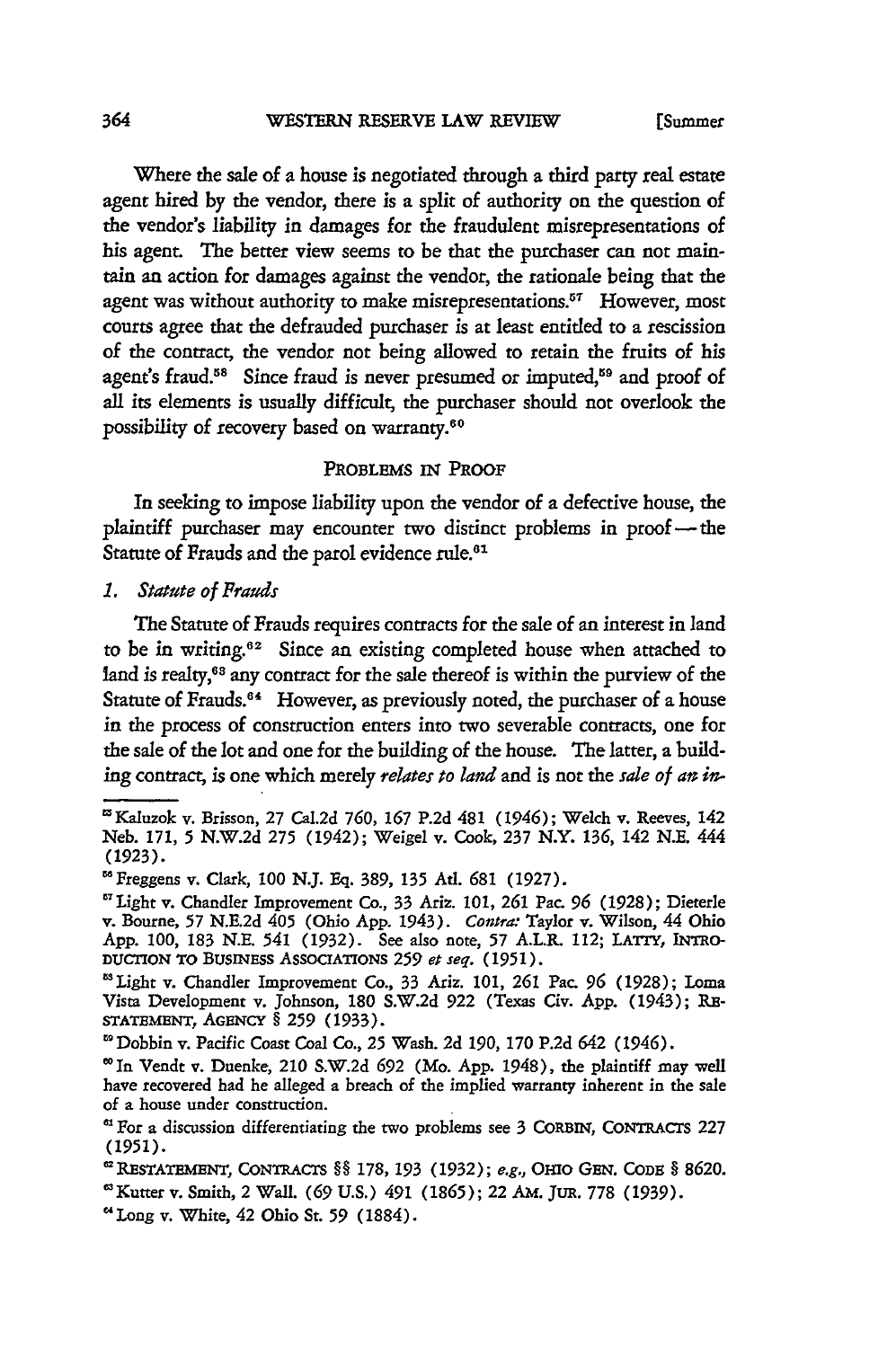*terest therein.* Therefore, although the house when completed will be real estate, the Statute of Frauds has no application to a purchaser seeking recovery for the alleged breach of an oral building contract or oral warranty collateral thereto.<sup>65</sup>

## *2. Parol Evidence Rule*

In the sale of any house, the practical inexpediency of reducing all the details into one written contract often results in many verbal understandings to which a purchaser is subsequently forced to resort. **If** there exists an integrated written contract any evidence of additional promises or warranties, oral<sup>66</sup> or written,<sup>67</sup> is generally held to be excluded by the parol evidence rule. However, parol evidence is always admissible to show fraud,<sup>68</sup> a collateral contract<sup>69</sup> or that the written document is but a partial integration of the entire agreement.<sup>70</sup>

In what would seem to be but a specific application of the parol evidence rule many courts have stated that all prior negotiations both oral and written are merged in an executed deed.<sup>71</sup> However, most of these courts go on to hold that as a practical matter a formal document such as a deed is usually only a partial integration, and that collateral agreements, not a part of the main purpose of the transaction, which show an intent that they should not be merged into the deed are, therefore, not extinguished by an acceptance of the deed.<sup>72</sup>

Although few courts have expressly noted the distinction, the nature of the written document involved, either a written contract of sale or a formal conveyance of real estate, is an important factor in determining the ad-

<sup>&#</sup>x27;Haynes v. Morton, 32 Tenn. App. **251,** 222 S.W.2d **389** (1949); Scales v. Wiley, **<sup>68</sup>**Vt. **39,** 33 **At.** 771 (1895); **Cf.** Laurel Realty Co. v. Himmelfarb, **191 Md.** 462, **62** A.2d. **263** (1948) (court rejected the defense of the Statute of Frauds by applying the doctrine of part performance); 2 WILLISTON, CONTRACTS 1422 (1936). 'Eastman v. Britton, 175 App. Div. 476, **162** N.Y. Supp. **587 (1916);** Warren v. Pulley, **193** Ol. 88, 141 P.2d 288 (1943) (in these cases the courts rejected testimony of an oral warranty as to the basement and foundation walls of a house); RE-STATEMENT, CONTRACTS § 237, Illustration 2 (1932).

<sup>&</sup>quot;Clay v. Connecticut Gen. Life Ins. Co., **69 F.2d 156** (5th Cir. 1934).

<sup>&#</sup>x27; 3 Hansen v. Daniel Hays Co., **152** Minn. 222, 188 N.W. 317 (1922); Bauer v. Taylor, *96* N.W. 268 (Neb. Sup. Ct. **1903);** Note, **56** A.L.R. 13 (1927).

<sup>&#</sup>x27;Roof v. Jerd, 102 Vt. 129, 146 **Ad. 250** (1929); **RFSTATEMENT,** CONTRACTS **§** 240 (1)(a) (1932).

**<sup>703</sup> CORBiN,** CoNTRAcTs **262 (1951); RESTATEMENT,** CONTRACTS § **239 (1932);** Note, **70** A.L.R. 746 (1930).

<sup>&#</sup>x27;Haas v. United States Insulating Co., **65** N.Y.S.2d 497 (1946); Note, 84 **A.LR. 1008** (1931).

<sup>&</sup>quot; <sup>2</sup> Corn v. McDowell, 185 S.W. 235 (Mo.App. **1916);** Greenfield v. Liberty Construct. Corp., 81 N.Y.S.2d **550** (1948); Price v. Woodward-Brown Realty Co., **190** N.Y. Supp. **561** (1921); 3 CORBiN, CONTRACTS **298** (1951).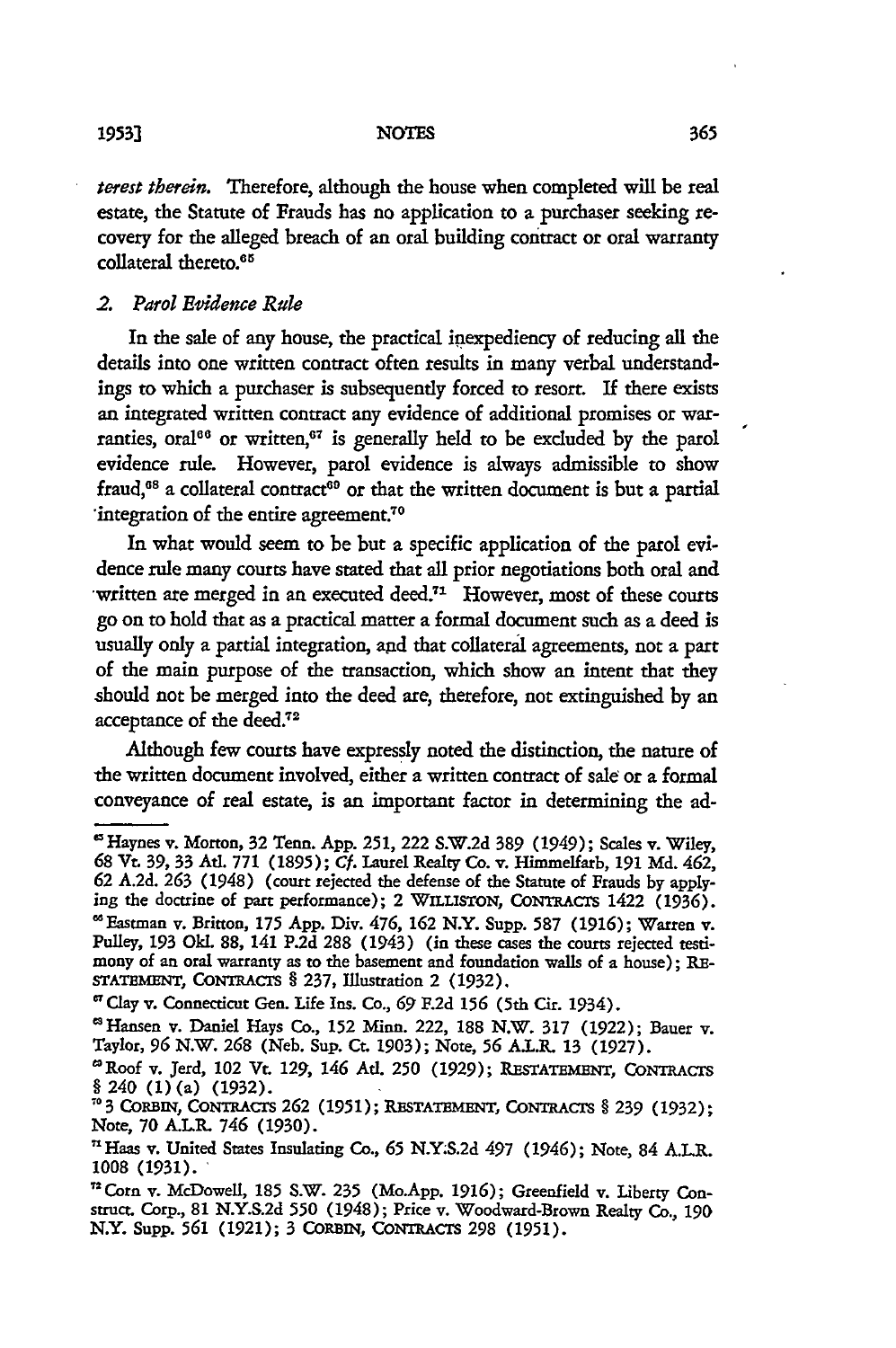missibility of parol evidence of an oral agreement or warranty. Upon analysis, the cases disclose four possible fact situations:

Where there is a sale of an existing house, new or used, and there is both a written contract of sale and a subsequently executed deed, most of the cases reject parol evidence of an alleged oral agreement or warranty.<sup>73</sup>

**If** there is a sale of a house in the process of construction and there is both a written contract of sale, including a written building contract, and a subsequently executed deed, the cases are in conflict on the question of the admissibility of an alleged oral agreement or warranty as to the house or its manner of completion. While some courts reject the parol evidence,<sup>74</sup> others admit it either on the theory that there was a collateral contract,<sup>75</sup> or that the written contract was only a partial integration.<sup>76</sup>

When there is a sale of a house still in the process of construction and there is both a written contract of sale accompanied by an oral building contract and a subsequently executed deed, most courts hold that the building contract, including any warranties, may be shown by parol evidence because it is a collateral contract.<sup>77</sup>

Where there is only an oral contract for the sale of a house (completed or otherwise) followed by an executed deed, most courts allow parol evidence of agreements or warranties on the ground that the deed is but a partial integration of the entire contract.<sup>78</sup>

Since an implied warranty is one imposed by law apart from the contract, facts raising an implied warranty may be proved by any evidence for the parol evidence rule has no application.<sup>79</sup> This is so despite acceptance of the deed.<sup>80</sup>

While it has been suggested that, if a false promise or statement would make the seller liable as a warrantor, evidence of such statement should be admitted even though the contract was reduced to writing,<sup>81</sup> the writer sub-

<sup>&#</sup>x27; Tufford v. Gordon, **217** Mich. **658, 187** N.W. 264 (1922); Ball v. Grady, **<sup>267</sup>** N.Y. 470, 196 N.E. 402 (1935).

<sup>&#</sup>x27;Eastman v. Britton, **175** App. Div. 476, **162** N.Y. Supp. **587 (1916);** Warren v. Pulley, **193 Old.** 88, 141 P.2d 288 (1943).

<sup>&</sup>lt;sup>15</sup> Whaley v. Milton Construct. & Supply Co., 241 S.W.2d 23, (Mo. App. 1951); Sale v. Figg, 164 Va. 402, 180 S.E. 173 (1935).

Laurel Realty Co. v. Himmelfarb, **191 Md.** 462, **62** A.2d **263** (1948); Luck v. Wood, 144 Va. 355, **132** S.E. **178** (1926).

<sup>&#</sup>x27;\*Blahnik v. Small Farms Improvement Co., **181** Cal. 379, 184 Pac. *661* (1919); Stevens v. Milestone, **190 Md. 61, 57** A.2d 292 (1948); Haynes v. Morton, 32 Tenn. App. **251,** 222 S.W.2d 389 (1949).

<sup>&</sup>lt;sup>78</sup> Corn v. McDowell, 185 S.W. 235 (Mo. App. 1916); DeLassale v. Guildford [1901] 2 K.B. 215 (C.A.).

<sup>&</sup>quot;3 CO RBIN, CoNTRAcrs **287 (1951).**

<sup>&#</sup>x27;Raab v. Beatty, **96** Pa. Super 574 (1929); Lawrence v. Cassell, **[1930]** 2 K.B. 83 (CA.).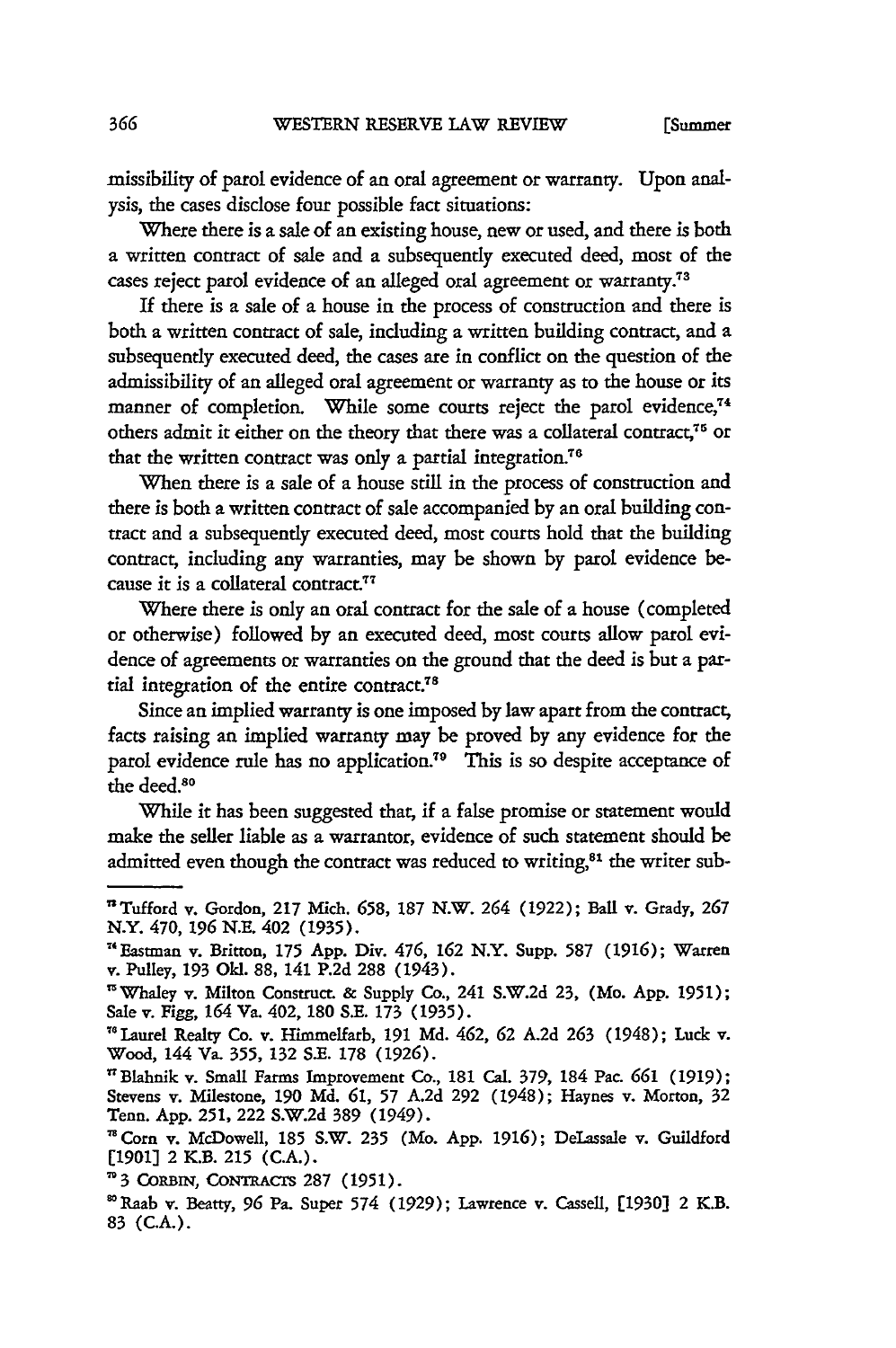mits that extended imposition of an implied warranty in the sale of an existing new house would in many cases obviate any such direct violation of the parol evidence rule.

## PURCHASER'S RIGHT TO RESCIND

As an alternative to the recovery of money damages the purchaser of a defective house may rescind the contract of sale and recover the purchase price paid thereunder, where there has been misrepresentation,<sup>82</sup> mistake<sup>83</sup> or a substantial breach<sup>84</sup> by the vendor. The courts have traditionally considered rescission as an equitable remedy and have been reluctant to extend its application. The criterion as established by the better reasoned cases seems to be that rescission should be granted only in the instance where the house in question is substantially incapable of being utilized for the intended purpose and where the awarding of money damages, although compensatory of the defect, would involve much hardship on the part of the purchaser in completing the house as contemplated.<sup>85</sup>

As illustrative of this judicial attitude, the results in the following two cases may be compared. In *McMahon v. Cooper*,<sup>86</sup> the plaintiff contracted to purchase from the defendant a lot upon which there was an unfinished 'house in the process of construction. In the written contract of sale it was stipulated that the defendant was to complete the house in a workmanlike manner. Among the defects apparent upon completion of the house were the absence of cupboards above the sink, the absence of closets in the bedroom, crumbling cement work and inadequate exterior paint. In granting a rescission because there was not a substantial compliance with the contract, the court noted the hardship that would be placed upon the purchaser in properly completing the house.

In *Labar* v. *Lindstrom87* the plaintiff sought rescission on the ground that there was misrepresentation. The defect complained of was a leaky roof, the repair of which was a minor and relatively inexpensive job. The basis

**<sup>83</sup>** WILISTON, CONTRAcrs **1850** (1936).

<sup>&</sup>quot;Freggens v. Clark, **100 N.J.** Eq. 389, 135 At. **681** (1927) (misrepresentation as to dampness in basement of house). That the law recognizes an innocent as well as a fraudulent misrepresentation of a material fact as a ground for rescission see **5** WILLISTON, CONTRACTS § 1500 (1936).

<sup>&</sup>quot;Richardson Lumber Co. v. Hoey, **219** Mich. 643, **189** N.W. **923** (1923); **5** WILLISTON, CONTRAcTS § 1557 (1936).

<sup>&</sup>quot;McMahon v. Cooper, **70** Idaho 139, 212 P.2d **657** (1949). For breach of warranty see note **91,** *infra.*

<sup>&</sup>quot;McMahon v. Cooper, **70** Idaho **139,** 212 P. 2d **657** (1949); Labar v. Lindstrom, **158** Minn. 453, **197** N.W. **756** (1924); **cf.** McMillan v. American Suburban Co., **136** Tenn. **53,** 188 S.W. **615** (1916).

**u70** Idaho 139, 212 P.2d **657** (1949).

<sup>&#</sup>x27;T158 Minn. 453, **197** N.W. **756** (1924).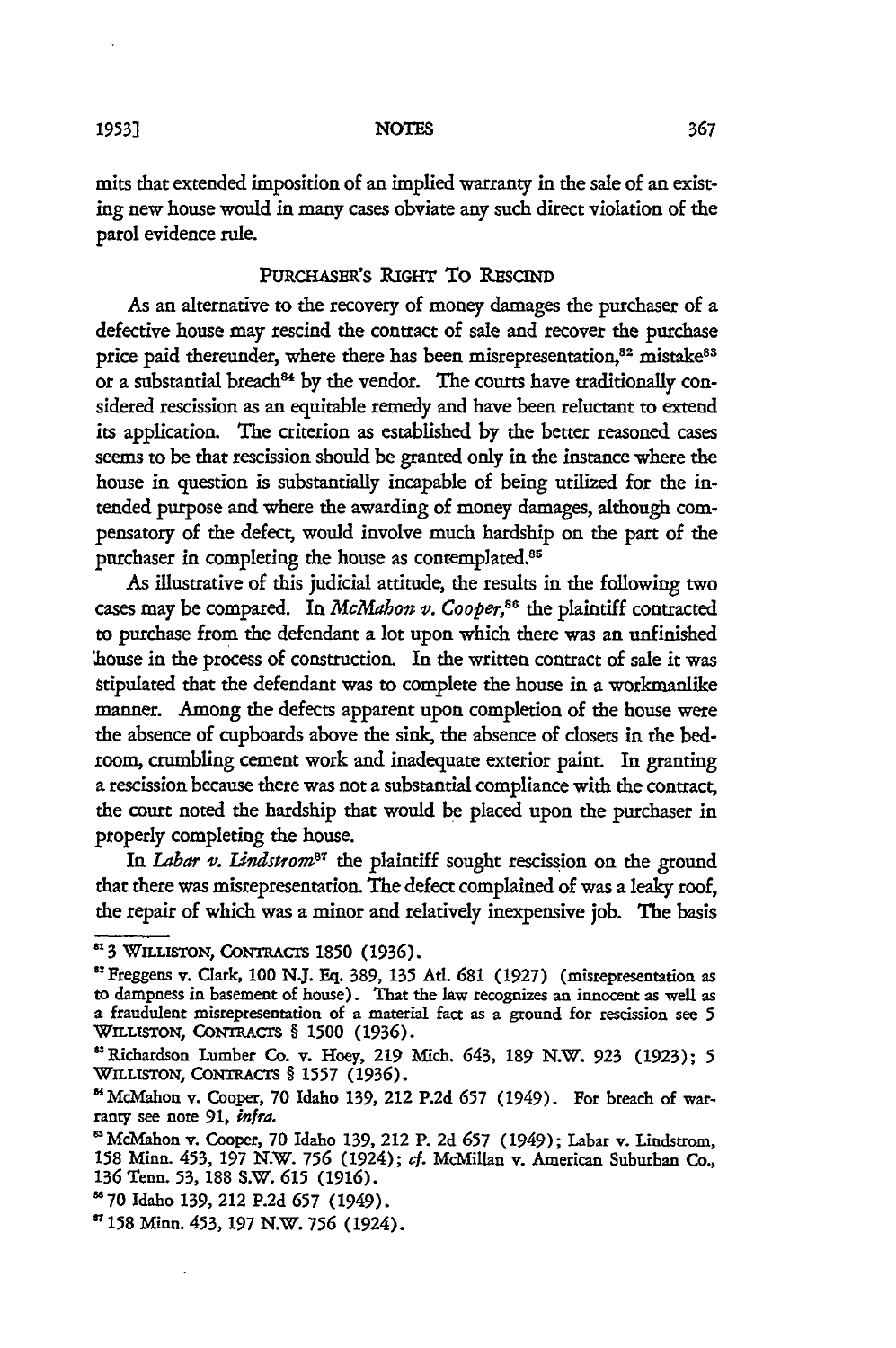of the court's decision in allowing money damages and refusing rescission was that a rescission in equity depends upon the materiality of the breach or misrepresentation.

Although the rule at common law was otherwise,<sup>88</sup> in most American jurisdictions today rescission will be granted in the proper case for breach **bf warranty in the sale of chattels.<sup>89</sup>** It is suggested that the above rule be extended to the sale of houses and that rescission be granted for a breach of warranty, express or implied, regarding some defect in a house.<sup>90</sup>

Where the purchaser has taken possession of the house, he is allowed rescission only upon payment to the vendor of an amount equal to the value of the use of the premises during his period of occupancy.<sup>91</sup> According to the more liberal and practical view, this amount need not be tendered as a prerequisite to rescission, but may be adjusted by the court in awarding final restitution to the purchaser.<sup>92</sup>

In the same respect that the purchaser is accountable for rent, the vendor, in addition to a restoration of the purchase price, is liable for interest on the purchase price,<sup>93</sup> amounts paid for taxes<sup>94</sup> and improvements placed on the land by the purchaser.95

When, in a given case, the purchaser has established a right to rescind, a valuable aid in gaining restitution is the enforcement of a vendee's lien in equity. By the use of this device, the purchaser may impress a lien against the land and thus assure restitution of all moneys due him.<sup>96</sup>

### **CONCLUSION**

The subject of warranty has received much attention within the building industry itself. The National Association of Home Builders has pro-

<sup>&</sup>lt;sup>85</sup> At common law a purchaser could not rescind an executed contract of sale for breach of warranty because of the theory that the warranty was collateral to the main contract, and therefore its breach did not constitute a failure of consideration under the contract.

<sup>&</sup>quot;Alberti v. Jubb, 204 Cal. 325, **267** Pac. 1085 (1928); **5** WILLISTON, **CONTRACTS** § 1462 (1936).

<sup>&</sup>lt;sup>80</sup> The writer has found no cases exactly in point, *i.e.* where suit for rescission was brought for breach of warranty regarding some defect in a house. *Cf.* Freggens v. Clark, 100 N.J. Eq. 389, **135** Ad. **681** (1927).

<sup>&</sup>quot;Blrod-Oas Home Bldg. Co. v. Mensor, 120 Cal. App. 485, 8 P.2d 171 (1932); Skinner v. Scholes, 49 N.D. 181, 229 N.W. 114 (1930).

<sup>&</sup>quot;McMahon v. Cooper, 70 Idaho 139, 212 P.2d **657** (1949); Chase v. Wolgamot 137 Iowa 128, 114 N.W. 614 (1908).

<sup>&</sup>quot; Skinner v. Scholes, **59** N.D. 181, **229** N.W. 114 **(1930);** cf. French v. Freeman, **191** Cal. 579, 217 Pac. **515** (1923).

**<sup>&</sup>quot;** Skinner v. Scholes, **59** N.D. 181, *229* N.W. 114 (1930).

<sup>&#</sup>x27;McMahon v. Cooper, **70** Idaho 139, 212 P.2d **657** (1949); Skinner v. Scholes, 59 N.D. 181, 229 N.W. 114 (1930).